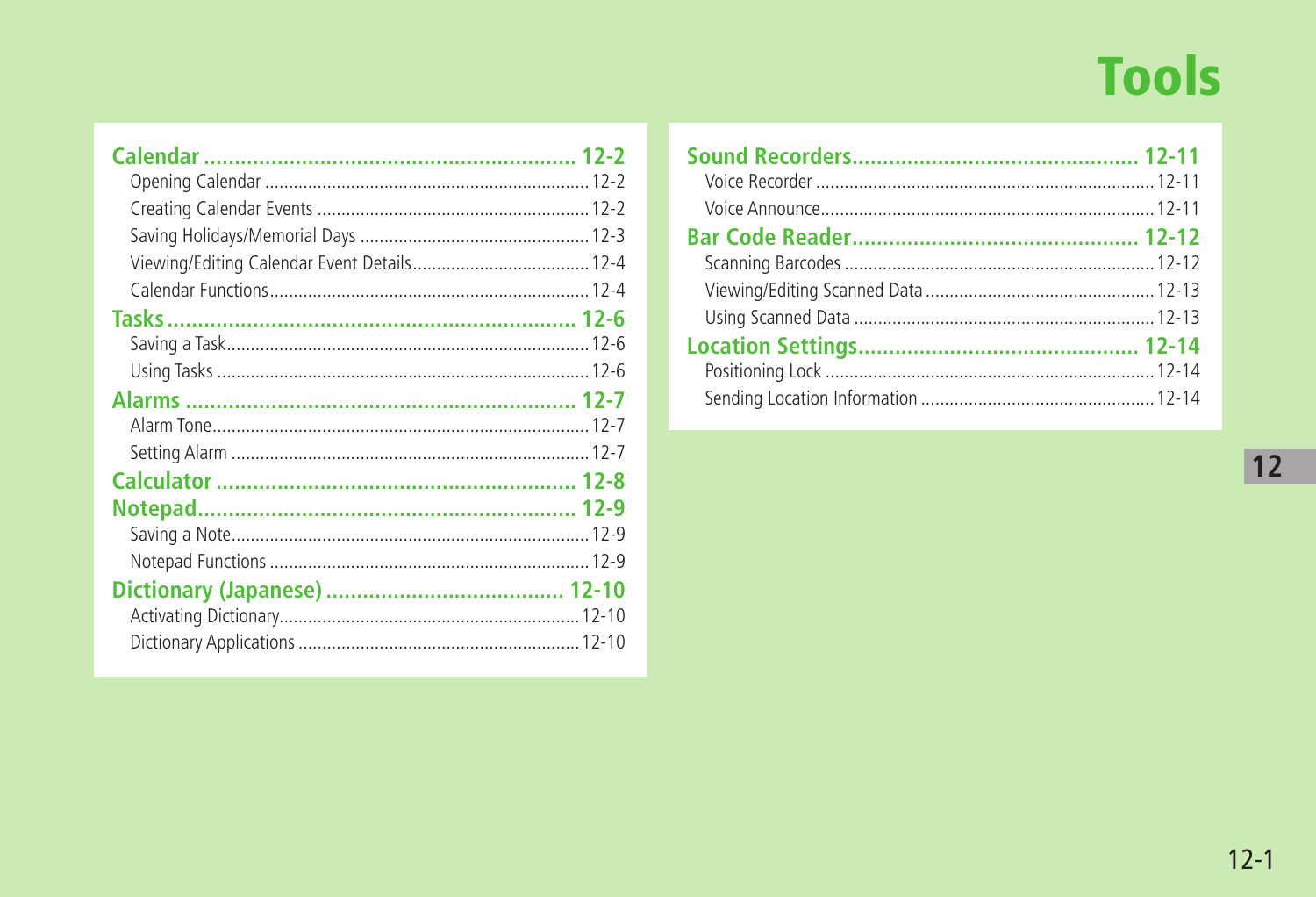# <span id="page-1-0"></span>**Calendar**

**View by day, week or month; set Alarms for events.**

### **Opening Calendar**

#### **Main Menu** X **Tools** X **Calendar**

Current month appears.

- When a date with Calendar events is selected, number of AM and PM events and up to three contents appear.
- **[Prev.]** or **[Next]** to show previous/next month calendar.
- To switch Monthly/Weekly view: C=P.12-4

|            |                 |    |                 | 2009/ 5/ 7(Thu)             |    |                |
|------------|-----------------|----|-----------------|-----------------------------|----|----------------|
|            |                 |    |                 | Sun Mon Tue Wed Thu Fri Sat |    |                |
|            |                 |    |                 |                             | 1  | $\overline{2}$ |
| 3          | $\overline{A}$  | 5  | 6 <sup>1</sup>  | 7                           | 8  | 9              |
| 10         | 11              | 12 | 13              | 14                          | 15 | 16             |
| 17         | 18              | 19 | 20 <sup>1</sup> | 21                          | 22 | 23             |
| 24         | 25              | 26 |                 | 27 28                       | 29 | 30             |
| 31         |                 |    |                 |                             |    |                |
| AM         | $\overline{2}$  |    |                 | PM                          | 1  |                |
|            |                 |    |                 | 911:35 Scheduled            |    |                |
|            | 器11:40 Shopping |    |                 |                             |    |                |
|            | ฟี12:30 Meal    |    |                 |                             |    |                |
| <b>New</b> |                 |    |                 |                             |    | Menu           |
| Prev.      |                 |    |                 |                             |    | Next           |

**Monthly View**

### **Creating Calendar Events**

**Save up to 1000 entries.**

#### **Main Menu ▶ Tools ▶ Calendar**





### **2** Select an item (See below)

| <b>Item</b>       | <b>Operation/Description</b>                                                                                                            |
|-------------------|-----------------------------------------------------------------------------------------------------------------------------------------|
| Select icon/      | $\triangleright$ Select an icon $\rightarrow$ Edit subject                                                                              |
| Edit summary      |                                                                                                                                         |
| Whole day         | $\ge$ OFF or ON                                                                                                                         |
| setting           | $\bullet$ When <i>ON</i> is set, Alarm goes off at 0:00 a.m.                                                                            |
| Date (from)       | $\geq$ Enter start date and time                                                                                                        |
| Date (to)         | $\geq$ Enter end date and time                                                                                                          |
| Repeat            | $\triangleright$ Select a repetition $\rightarrow$ (For <b>Select day</b> , check days<br>$\rightarrow  \infty $ [Finish])              |
| Alarm             | $\triangleright$ Select an Alarm type ( $\rightarrow$ For <i>ON/Set time</i> , enter time)<br>$\bullet$ Alarm Tone: $\mathbb{Z}$ P.12-7 |
| <b>Alarm tone</b> | > Select an Alarm tone type → Select a folder → Select<br>an Alarm tone                                                                 |
| <b>Contents</b>   | $\geq$ Enter event description                                                                                                          |

**Tools 12**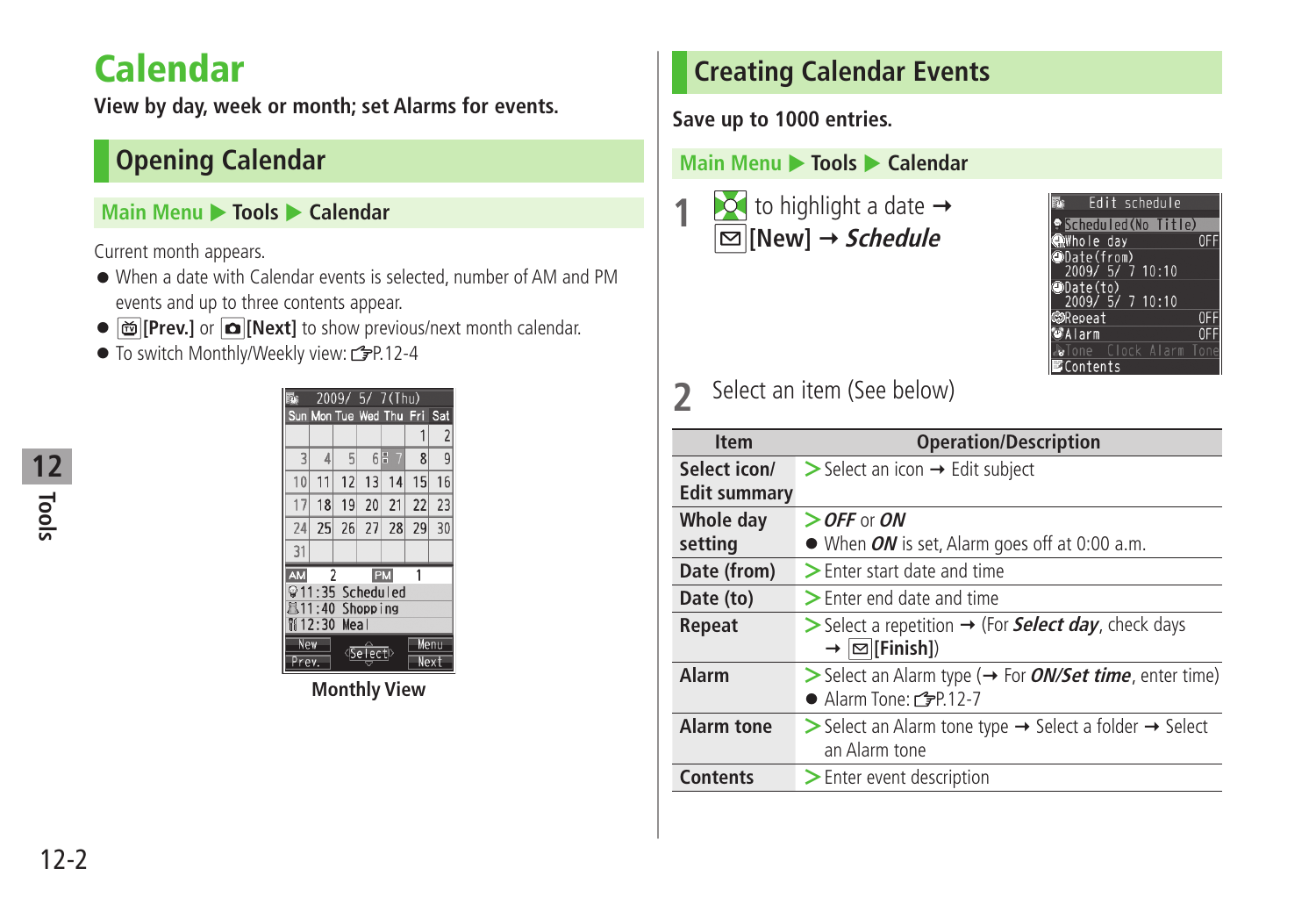### <span id="page-2-0"></span>**3 [Finish]**

### **Calendar Event Indicators**

Following indicators appear in Calendar Window.

- (Blue): Morning event
- **(Orange): Afternoon event**
- \_ (Underscore): Event that lasts for two days or longer
- Following indicators appear on Display.
	- **2**: Alarm **12:** Monthly

D : Daily **Y** : Yearly

W : Weekly

#### **Note**

- Calendar events between 00:00 on 2000/01/01 and 23:59 on 2037/12/31 can be saved on 832P.
- Alarm tone does not sound when Privacy Key Lock or Personal Data Lock is set. However, settings can be changed even while Personal Data Lock is set  $(\sqrt{27}P.11-5)$ .

### **Saving Holidays/Memorial Days**

**Save up to 100 entries (one entry a day) each for Holidays or Memorial days.**

**Main Menu** X **Tools** X **Calendar**

**Highlight a date**  $\rightarrow \boxed{\infty}$  **[New]**  $\rightarrow$ *Holidays* **or Memorial days**

**2** Select an item (See below)

| <b>Item</b>                  | <b>Operation/Description</b>                                                                            |
|------------------------------|---------------------------------------------------------------------------------------------------------|
| Date setting                 | $\blacktriangleright$ Enter a date                                                                      |
| Repeat                       | $\triangleright$ Select a repetition type<br>• 1 time does not repeat Holidays/Memorial days<br>events. |
| Edit holiday/<br>anniversary | $\blacktriangleright$ Enter description                                                                 |

**Indicators**

Holidays appear in red.

Memorial days are marked with a red circle.

● Following indicators appear in Calendar/Calendar Event List Window: : Holidays  $\mathcal{B}$ : Memorial days Y: Yearly repeat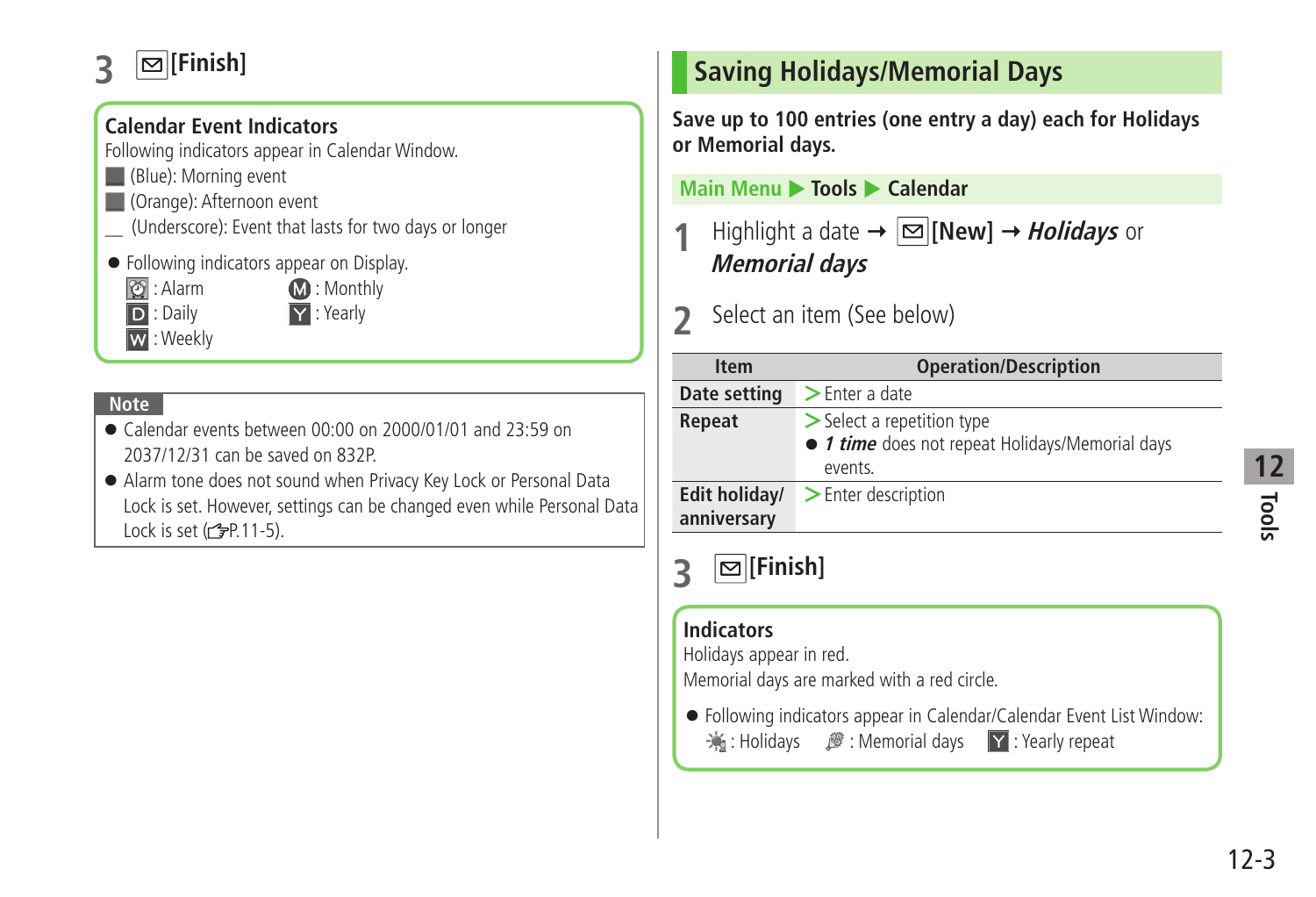### <span id="page-3-0"></span>**Viewing/Editing Calendar Event Details**

#### **Main Menu**  $\triangleright$  **Tools**  $\triangleright$  **Calendar**

**1** to select a date

- **2** Select an event ● To edit: **O** [Edit] → Edit selected item
	- (Schedule: From Step 2 on P.12-2/ Holiday, Anniversary: From Step 2 on P.12-3)

| <b>JIIUWWIII</b><br>$312:30 \sim 13:00$<br>*I Meal |    |
|----------------------------------------------------|----|
| <b>Calendar Event List</b>                         |    |
| Schedule                                           |    |
|                                                    |    |
| ⊕Summary                                           |    |
| Scheduled                                          |    |
| <b>Ch</b> Whole day                                |    |
|                                                    |    |
| ODate(from)                                        |    |
| 2009/ 5/ 7(Thu) 11:35                              |    |
| ODate(to)                                          |    |
| 2009/ 5/ 7(Thu) 11:35                              |    |
| ®Repeat                                            | 0F |
| Malarm                                             |    |
| $\blacksquare$ Contents                            |    |
|                                                    |    |
| Scheduled                                          |    |

2009/ 5/ 7(Thu)  $1:35 \sim 11:35$ **Scheduled**  $2\overline{11:40\sim}12:00$ 

**Calendar Event Details**

### **Calendar Functions**



- **From Main Menu X** Tools **X** Calendar
- **Functions Available in Calendar Window**

 $\triangleright$  Highlight a date  $\rightarrow \triangleright$  **[Menu]**  $\rightarrow$  Select an item (See below)

| <b>Item</b>                   | <b>Operation/Description</b>                                         |
|-------------------------------|----------------------------------------------------------------------|
| <b>New</b>                    | Create a new entry $(\mathcal{F}P.12-2, P.12-3)$                     |
| Weekly<br>display/<br>1 Month | Toggle Monthly/Weekly view                                           |
| Icon display                  | Entries in category of selected icon appear<br>$\geq$ Select an icon |
| No. of<br>schedules           | Display number of saved Schedule, Holiday or Anniversary<br>entries  |
| Add shortcut<br>icon          | Create a shortcut (CP.1-17)                                          |
| Send all Ir<br>data           | (仁子P.10-3)                                                           |
| AllIC<br>transmission         | (C <sub>J</sub> P.10-5)                                              |
| Delete past                   | $>$ Select a category to delete $\rightarrow$ YES                    |
| Delete all                    | Senter Phone Password $\rightarrow$ Select an item $\rightarrow$ YES |
| Reset                         | Restore deleted Holidays                                             |
| holidays                      | $>$ YES                                                              |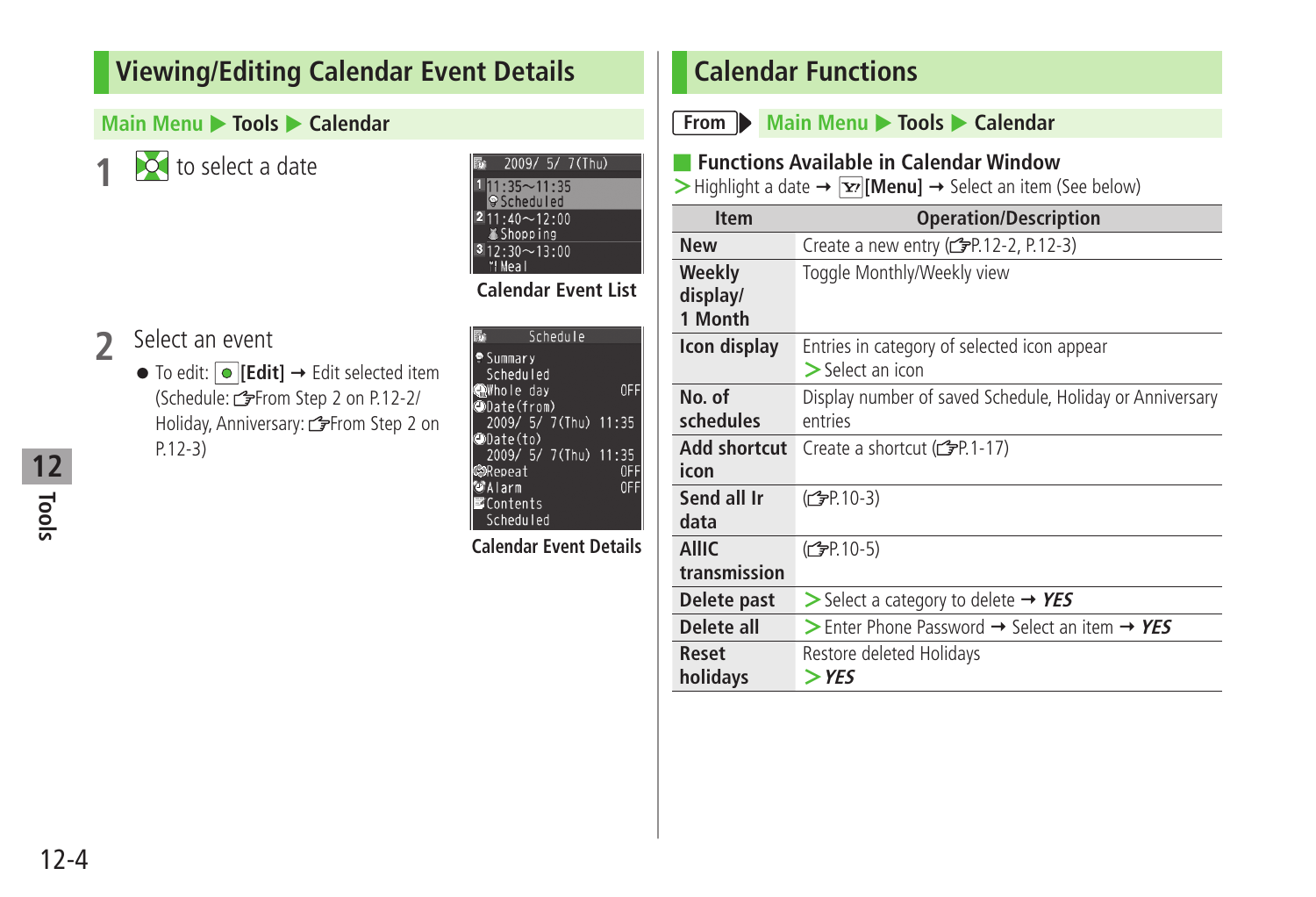#### ■ **Functions Available in Calendar Events List/Details**

 $>$  Select a date ( $\rightarrow$  Select a Schedule, Holiday or Anniversary)  $\rightarrow$ **[Menu]** → Select an item (See below)

| <b>Item</b>        | <b>Operation/Description</b>                        |
|--------------------|-----------------------------------------------------|
| <b>New</b>         | Create a new entry (real 2-2, P.12-3)               |
| <b>Edit</b>        | Edit selected item (fr)-12-4)                       |
| Copy               | Copy an entry to another day                        |
|                    | > Enter date and time to copy an entry to           |
| Calendar           | Switch from Icon display to Calendar display        |
| display            |                                                     |
| Icon display       | Entries in category of selected icon appear         |
|                    | $\triangleright$ Select an icon                     |
| Set secret         | Activate/deactivate Secret Mode                     |
| mode/              | >YES (→ For Set secret mode, enter Phone Password)  |
| Release            | • Secret entries appear only in Secret Mode or      |
| secret             | Secret Data Only (CFP.11-9).                        |
| Compose            | Create S! Mail by copying event date and content to |
| S! Mail            | message text (reffrom Step 2 on P.13-4)             |
| Send Ir data       | (C <sub>FP</sub> .10-3)                             |
| Send all Ir        | (C <sub>FP</sub> .10-3)                             |
| data               |                                                     |
| IC                 | (C <sub>FP</sub> 10-5)                              |
| transmission       |                                                     |
| <b>AllIC</b>       | (C <sub>FP</sub> 10-5)                              |
| transmission       |                                                     |
| Copy to            | Copy an entry to microSD Card                       |
| microSD            | $>$ YES                                             |
|                    | • To display data on microSD Card: repr.9-17        |
| <b>Delete this</b> | $>$ YES                                             |

| <b>Item</b> | <b>Operation/Description</b>                                                                                                  |
|-------------|-------------------------------------------------------------------------------------------------------------------------------|
| Delete past | Delete selected category entries up to the highlighted date<br>$\triangleright$ Select a category to delete $\rightarrow$ YES |
|             | <b>Delete select</b> $\geq$ Check entries to delete $\rightarrow \infty$ [Finish] $\rightarrow$ YES                           |

ł J.

**Tools 12**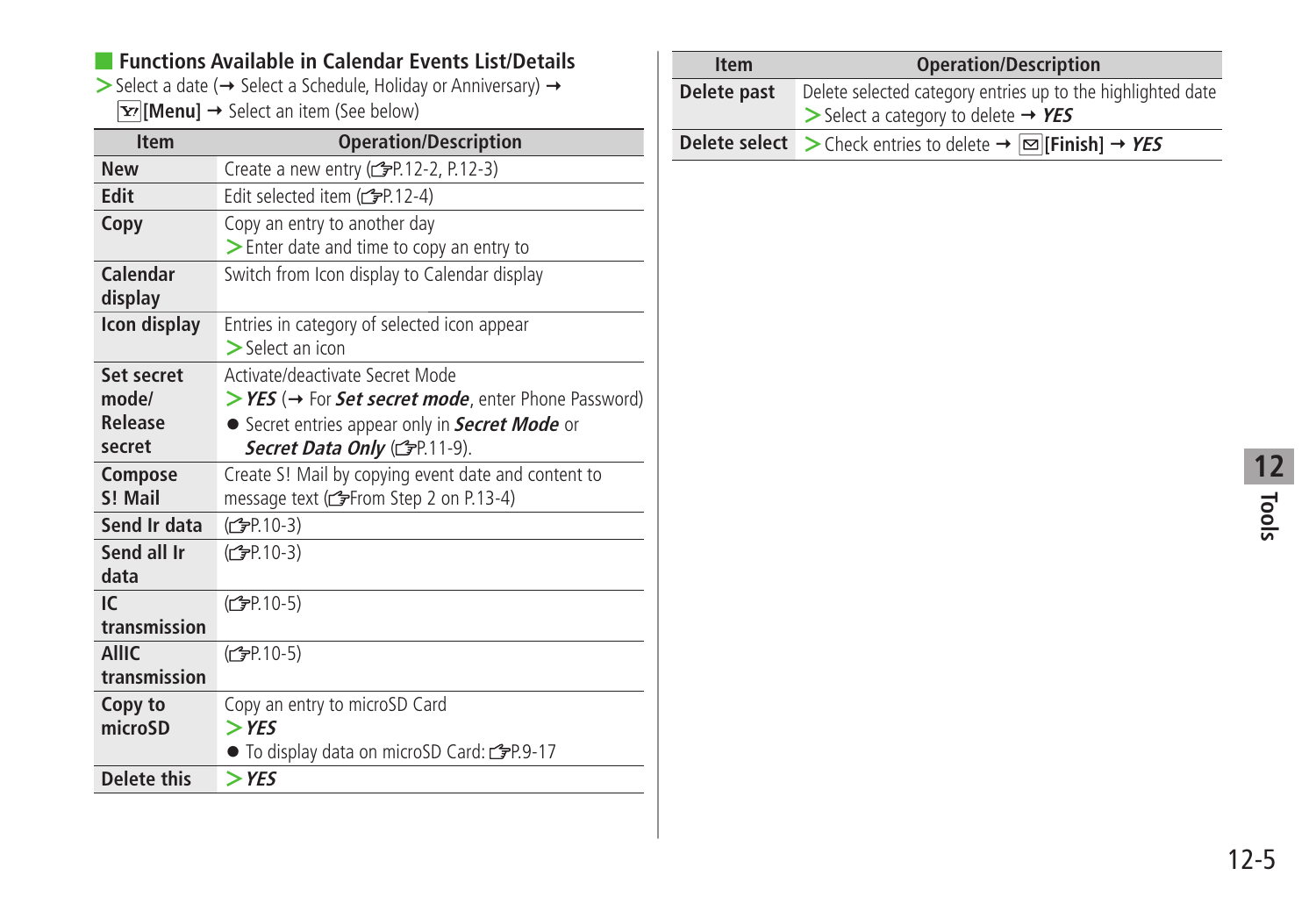# <span id="page-5-0"></span>**Tasks**

**Make quick notes of task to manage in Task list.**

### **Saving a Task**

#### **Main Menu** X **Tools** X **Tasks**

- **1 [New]**  Select an item (See below)
	- To check saved Tasks, select a Task. To edit, press  **[Edit]** in detail window.

| <b>Item</b>       | <b>Operation/Description</b>                                                                                         |
|-------------------|----------------------------------------------------------------------------------------------------------------------|
| <b>Edit Tasks</b> | $\blacktriangleright$ Enter content                                                                                  |
| Due date          | $\triangleright$ Select how to enter due date $\rightarrow$ Enter due date<br>• Select <i>No date</i> to enter none. |
| Priority          | > Select a priority level                                                                                            |
| Category          | $\geq$ Select a category                                                                                             |
| Alarm             | > Select an Alarm type (→ For ON/Set time, enter time)<br>● Alarm Tone: £P.12-7                                      |
| <b>Alarm tone</b> | Select an Alarm tone type $\rightarrow$ Select a folder $\rightarrow$<br>Select an Alarm tone                        |

### **2 [Finish]**

● When content is not entered, Tasks cannot be saved.

#### **Note**

● Alarm tone does not sound when Privacy Key Lock or Personal Data Lock is set. However, settings can be changed even while Personal Data Lock is set  $(2P.11-5)$ .

### **Using Tasks**

In Tasks window, press **[xa]** [Menu] for following operations.

| <b>Item</b>                  | <b>Operation/Description</b>                                                                                                                                                                               |
|------------------------------|------------------------------------------------------------------------------------------------------------------------------------------------------------------------------------------------------------|
| <b>New</b>                   | Create a new entry (cappleft)                                                                                                                                                                              |
| <b>Edit</b>                  | Edit an entry (releft)                                                                                                                                                                                     |
| Change<br>status             | Change status indicator shown in Tasks list<br>$>$ Select a status ( $\rightarrow$ For <i>Completion</i> , select an item $\rightarrow$<br>Enter Completion date)<br>• Overdue status indicator turns red. |
| Show by<br>category          | $\geq$ Select a category                                                                                                                                                                                   |
| Sort/Filter                  | Sort list by due date, entry order, status, etc.<br>$\geq$ Select a condition                                                                                                                              |
| Add shortcut<br>icon         | Create a shortcut $(\mathcal{F}P.1-17)$                                                                                                                                                                    |
| Send Ir data                 | (C <sub>FP.10-3</sub> )                                                                                                                                                                                    |
| Send all Ir<br>data          | (C <sub>FP</sub> P.10-3)                                                                                                                                                                                   |
| IC transmission (f) P.10-5)  |                                                                                                                                                                                                            |
| <b>AllIC</b><br>transmission | (C <sub>FP.10-5</sub> )                                                                                                                                                                                    |
| Copy to<br>microSD           | Copy a Task to microSD Card<br>$>$ YES<br>$\bullet$ To display data on microSD Card: $\mathcal{F}P.9-17$                                                                                                   |
| <b>Delete this</b>           | $>$ YES                                                                                                                                                                                                    |
| Delete select                | > Check entries → $\infty$ [Finish] → YES                                                                                                                                                                  |
| <b>Delete</b><br>completed   | Delete an entry in <i>Completion</i> status<br>$>$ YES                                                                                                                                                     |
| Delete all                   | $>$ Enter Phone Password $\rightarrow$ YES                                                                                                                                                                 |

**Tools 12**

### 12-6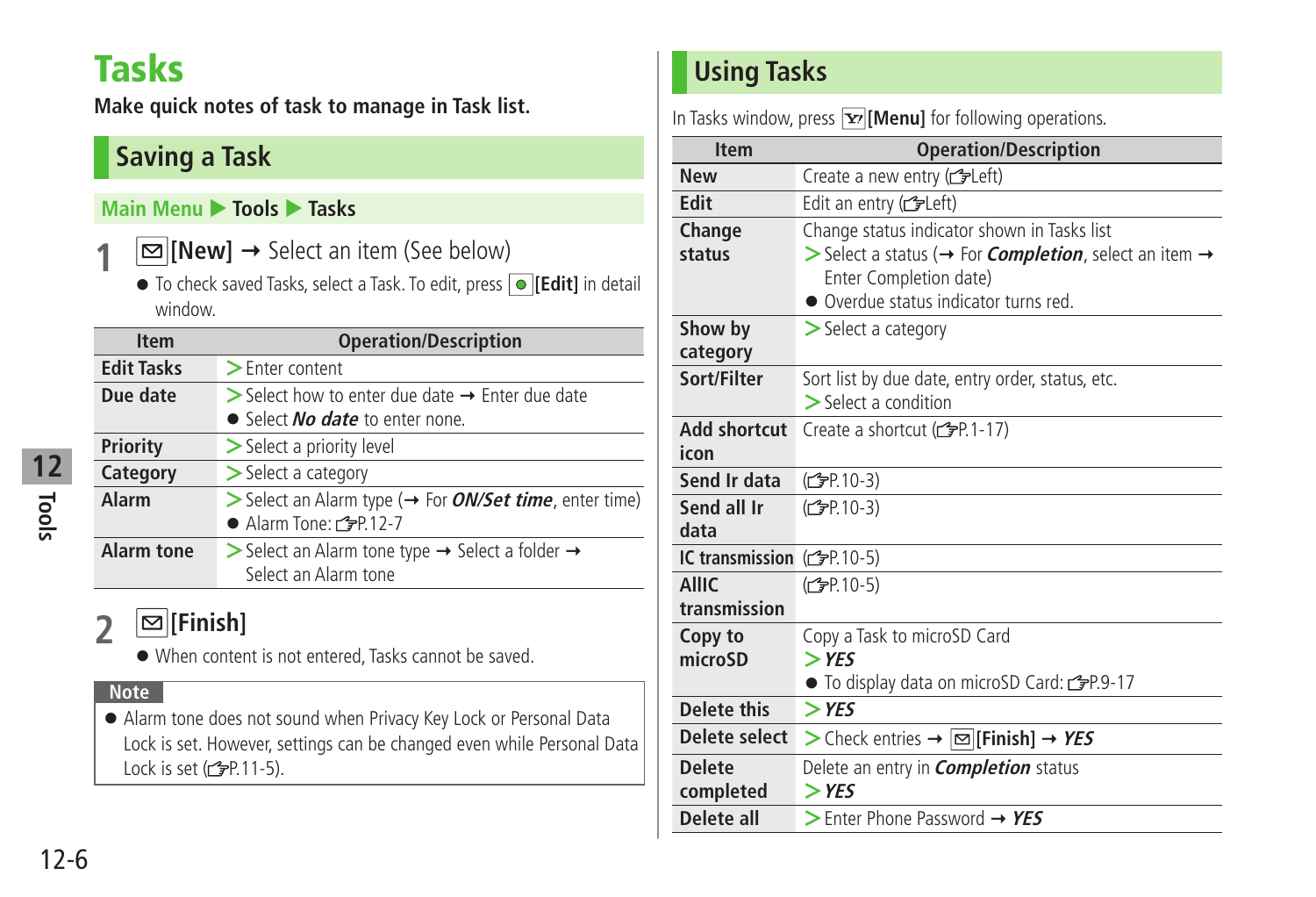# <span id="page-6-0"></span>**Alarms**

### **Alarm Tone**

**When scheduled time arrives, alarm tone sounds and Notification Light illuminates. Alarm image corresponding to icon appears on Display.**

**To Stop Alarm Tone for Calendar Events, Tasks or Alarm** Press any key.

#### **Missed Alarm**

"Missed Alarm" Event Indicator appears in Standby for alarms missed during Privacy Key Lock, Personal Data Lock or Infrared transmission once locks are canceled or transmission ends. Select indicator to view content.

#### **Note**

- When one or more Alarms are set to the same time, alarm sounds in the order of : "Alarm"  $\rightarrow$  "Timer Recording"  $\rightarrow$  "Tasks"  $\rightarrow$  "Calendar"
	- → "Timer Watching"
	- For Tasks, "Missed Alarm" indicator appears.

### **Setting Alarm**

**Set up to five alarms. Alarm tone sounds at the specified time once, everyday or weekly as set.**

#### **Main Menu ▶ Tools ▶ Alarms**

**Highlight an Alarm**  $\rightarrow \boxed{\infty}$  **[Edit]** 



### **2** Follow the steps below

| <b>Item</b>              | <b>Operation/Description</b>                                                                                                                                   |
|--------------------------|----------------------------------------------------------------------------------------------------------------------------------------------------------------|
| on/off)                  | Alarm (Alarm Activate or cancel Alarm<br>$>$ ON or OFF                                                                                                         |
| <b>Time setting</b>      | $>$ Set Alarm time                                                                                                                                             |
| Repeat                   | Select a repetition ( $\rightarrow$ For <b>Select day</b> , check days $\rightarrow$<br>$\boxed{\infty}$ [Finish])                                             |
| Alarm tone               | Select an Alarm tone type $\rightarrow$ Select a folder $\rightarrow$<br>Select an Alarm tone                                                                  |
| Alarms (Alarm<br>volume) | $>$ $\vert \circ \vert$ to set Alarm tone volume                                                                                                               |
| Snooze<br>setting        | > ON or OFF (→ For OFF, enter time)<br>• When Snooze is set to ON, Alarm tone sounds for 60<br>seconds, repeating up to six times at five minute<br>intervals. |
| Prefer                   | $>$ ON or OFF<br><b>manner mode •</b> Set Manner Mode or Alarm priority.                                                                                       |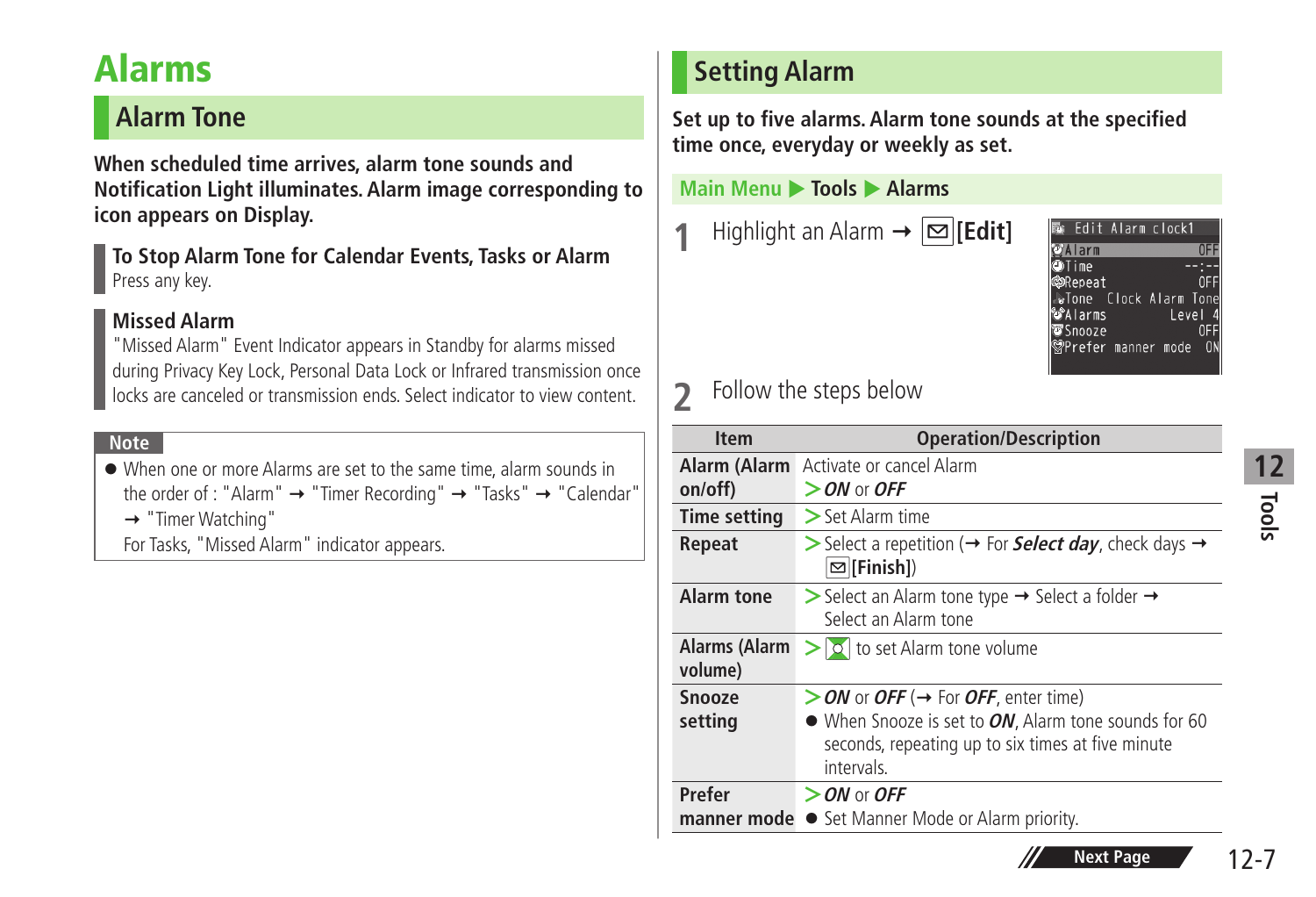<span id="page-7-0"></span>

#### **Alarm Indicators**

- Following indicators appear:
	-
	- D : Repeats daily W : Repeats weekly

#### ■ **Cancel & Reactivate Alarm**

- $>$  In Alarms list, press  $\overline{\mathbf{x}}$  [Menu]  $\rightarrow$  Select **set this** or **Release this**  $\rightarrow$ **YES**
- Cancel or reactivate an alarm entry as required.
- $\bullet$  Highlight an entry  $\rightarrow \circledcirc$  to reactivate/cancel Alarm.

#### ■ **Cancel Snooze**

 $\triangleright$  Press any key  $\rightarrow \boxed{\odot}$ 

#### **Note**

- Copy protected files may not be set as Alarm tone.
- Alarm tone does not sound when Privacy Key Lock or Personal Data Lock is set. However, settings can be changed even while Personal Data Lock is set  $(\mathcal{F}P.11-5)$ .

# **Calculator**

#### **Main Menu ▶ Tools ▶ Calculator**

| <b>Operation</b>     | <b>Assigned key</b>       |
|----------------------|---------------------------|
| Number (0 - 9)       | $\boxed{0}$ - $\boxed{9}$ |
| $\ddot{}$            | $\alpha$                  |
|                      | $\circ$                   |
| X                    | $\circ$                   |
| ÷                    | $\Omega$                  |
| $=$                  | $\circ$                   |
| <b>Decimal point</b> | $\boxtimes$               |
| $\frac{0}{0}$        | $\mathbf{Y}$              |
| Clear                | CLR                       |



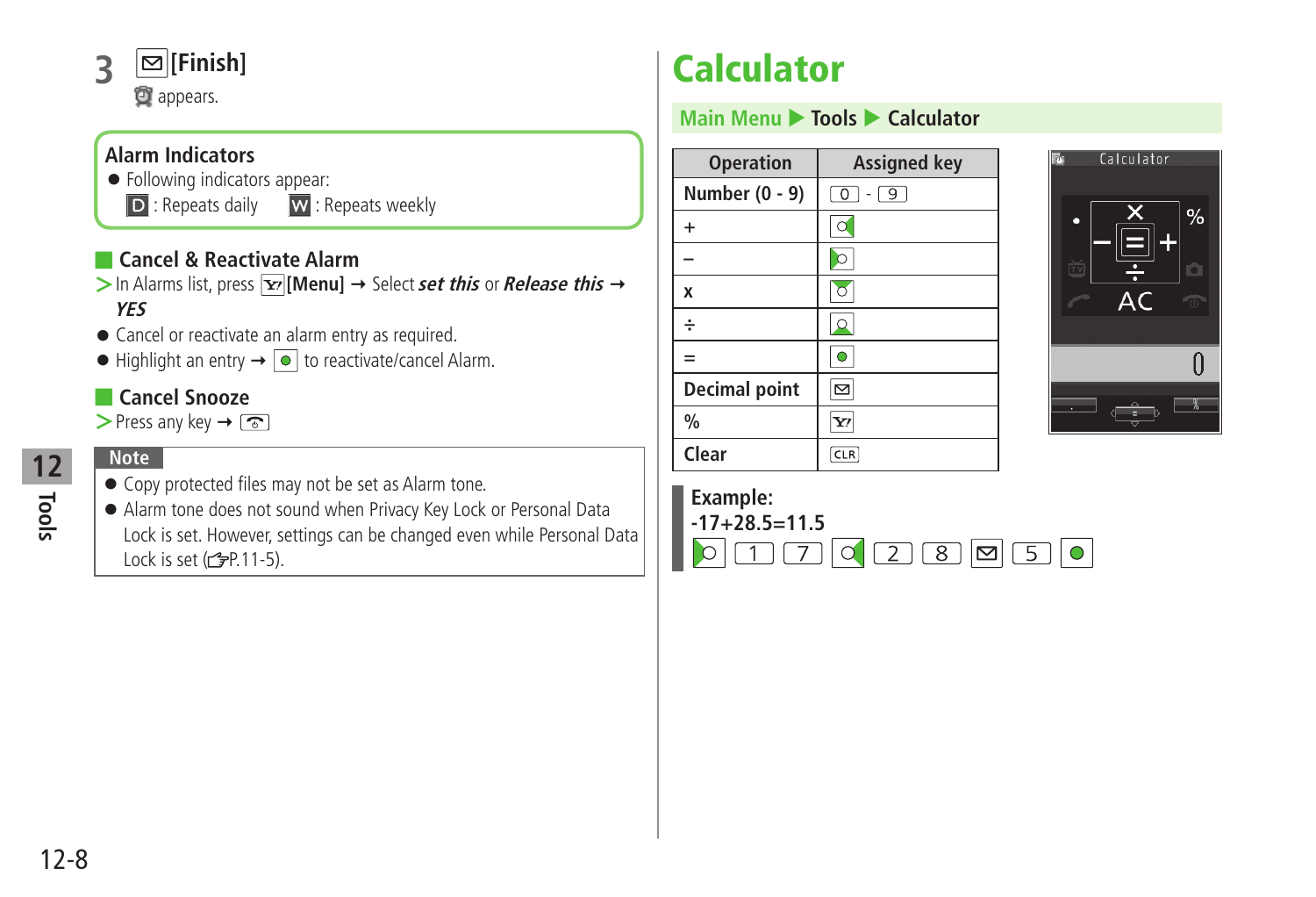# <span id="page-8-0"></span>**Notepad**

**Save up to 20 notes.**

### **Saving a Note**

#### **Main Menu > Tools > Notepad**

### **1 <Not Recorded>**

● Select a saved note to view content.  $\boxed{\bullet}$  [**Edit**] to edit.

### **2** Enter text

● Up to 256 double-byte or 512 single-byte characters can be entered.

|                         |                                                   | Notepad                 | í   |
|-------------------------|---------------------------------------------------|-------------------------|-----|
| ī                       |                                                   | <not recorded=""></not> |     |
| $\frac{2}{3}$           |                                                   | <not recorded=""></not> |     |
|                         |                                                   | <not recorded=""></not> |     |
| 4                       | <not< th=""><th>Recorded&gt;</th><th></th></not<> | Recorded>               |     |
| 5                       |                                                   | <not recorded=""></not> |     |
| 6                       |                                                   | <not recorded=""></not> |     |
| 7                       |                                                   | <not recorded=""></not> |     |
| 8                       |                                                   | <not recorded=""></not> |     |
| 9                       | <not< th=""><th>Recorded&gt;</th><th></th></not<> | Recorded>               |     |
| $\overline{\mathbf{0}}$ |                                                   | <not recorded=""></not> |     |
| Ø                       |                                                   | <not recorded=""></not> |     |
| £.                      |                                                   | <not recorded=""></not> |     |
|                         | <not< th=""><th>Recorded&gt;</th><th></th></not<> | Recorded>               |     |
|                         |                                                   |                         |     |
|                         |                                                   |                         | Men |
|                         |                                                   |                         |     |

**Notepads Window**

### **Notepad Functions**

In Notepad list window, press **[Y]** [Menu] for following operations.

| <b>Item</b>                  | <b>Operation/Description</b>                                                                                    |
|------------------------------|-----------------------------------------------------------------------------------------------------------------|
| Edit                         | Edit a saved note                                                                                               |
| Compose<br>S! Mail           | Create S! Mail by copying content to message text<br>(From Step 2 on P.13-4)                                    |
| <b>Edit schedule</b>         | Copy a note to Schedule to create a Calendar event<br>> Schedule → Save a new note (from Step 2 on<br>$P.12-2)$ |
| Add shortcut<br>icon         | Create a shortcut (CP.1-17)                                                                                     |
| Send Ir data                 | (C <sub>FP</sub> P.10-3)                                                                                        |
| Send all Ir<br>data          | (C <sub>FP</sub> P.10-3)                                                                                        |
| IC<br>transmission           | (C <sub>F</sub> P.10-5)                                                                                         |
| <b>AllIC</b><br>transmission | (C <sub>FP</sub> .10-5)                                                                                         |
| Copy to<br>microSD           | Copy a note to microSD Card<br>$>$ YES<br>● To display data on microSD Card: rep.9-17                           |
| <b>Notepad Info</b>          | Display entry date, latest modified date and category of<br>note                                                |
| Category                     | $\geq$ Select a category<br>• When no category applies, select <b>None</b> .                                    |
| Delete this                  | $>$ YES                                                                                                         |
| <b>Delete</b><br>selected    | > Check notes → $\boxed{\infty}$ [Finish] → YES                                                                 |
| Delete all                   | $>$ Enter Phone Password $\rightarrow$ YES                                                                      |

**Tools 12**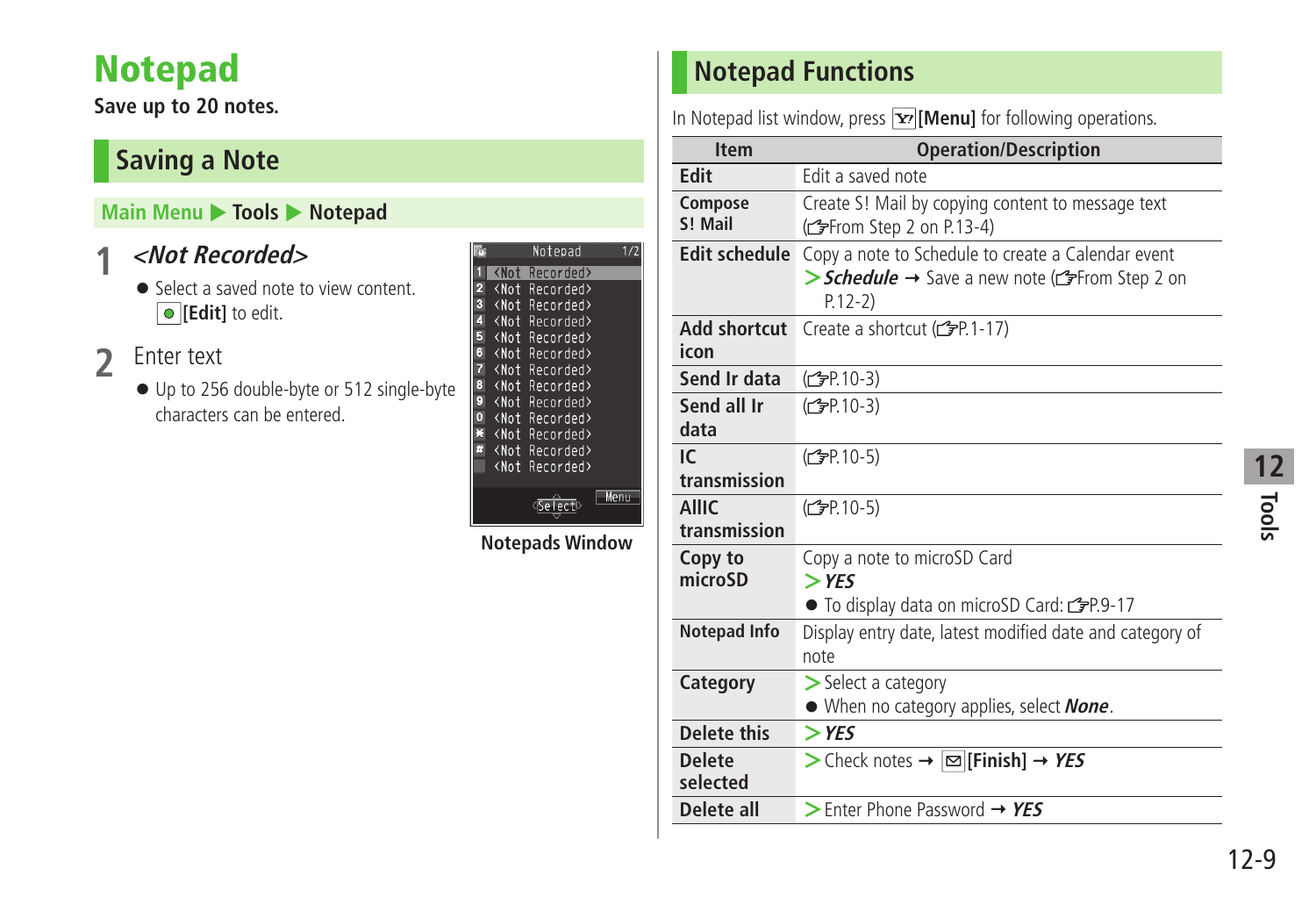# <span id="page-9-0"></span>**Dictionary (Japanese)**

#### **Use** ケータイTOOL<辞書> **to access preinstalled dictionaries and reference books.**

- ●ケータイTOOL<辞書> is an S! Appli.
- The following dictionaries are preinstalled.

| <b>Dictionary</b><br>applications | 英会話とっさのひとことクイズ,英会話とっ<br>さのひとこと辞典,学研「辞スパ」英和/和英<br>/国語辞典<br>● Refer to 使い方 (fright) for details. |
|-----------------------------------|------------------------------------------------------------------------------------------------|
| E-Book                            | Other files<br>• View by using E- Book Viewer. Refer to E-Book<br>Viewer Help for details.     |

### **Activating Dictionary**

- **Press and hold**  $M$ **WUTI** → Read 免責 (disclaimer) → OK ケータイTOOL<辞書> activates.
	- To forbid showing  $\hat{\mathcal{H}}$  and  $\hat{\mathcal{H}}$  each time: Uncheck アプリ起動時に常に表示する。
- **2** Select a dictionary

#### **Note**

- Alternatively, **Main Menu** ▶ **Tools** ▶ Dictionary to activate
- Press and hold  $\overline{MUL}$  to activate Dictionary while another function is active (creating messages, viewing TV, etc.). Dictionary may not activate, however, during a call, while another S! Appli is active, etc.

### **Dictionary Functions**

After Step 1, press **[**メニュー**]** for following operations.

| <b>Item</b> | <b>Operation/Description</b> |
|-------------|------------------------------|
| 文字サイズ       | Change font size             |
| 変更          | $>$ Select a size            |
| 使い方         | View details                 |
|             | $>$ Select an item           |
| 免青          | View disclaimer              |
| ライセンス       | View license                 |

### **Dictionary Applications**

**Enter a word and corresponding definitions appear from all dictionaries.**

- In Step 2 ( fleft), 学研 「辞スパ」英和/和英/国語辞典
- $2 \cdot \cdot \cdot$  Enter a word

Search results appear.

- $\bullet$  To scroll pages:  $\circ$  /  $\circ$
- $\bullet$  To switch dictionaries:  $\boxed{1/3}$
- To search again: **[**<sub> $\overline{Y}$ </sub> [再検索]
- **3** Select a word

Details appear.

 $\Lambda$  To end,  $\boxed{\circlearrowright}$   $\rightarrow$  *Stopped* 

**Note**

● While Dictionary application is active, press **[**メニュー**]** for useful functions.

**Tools**

**12**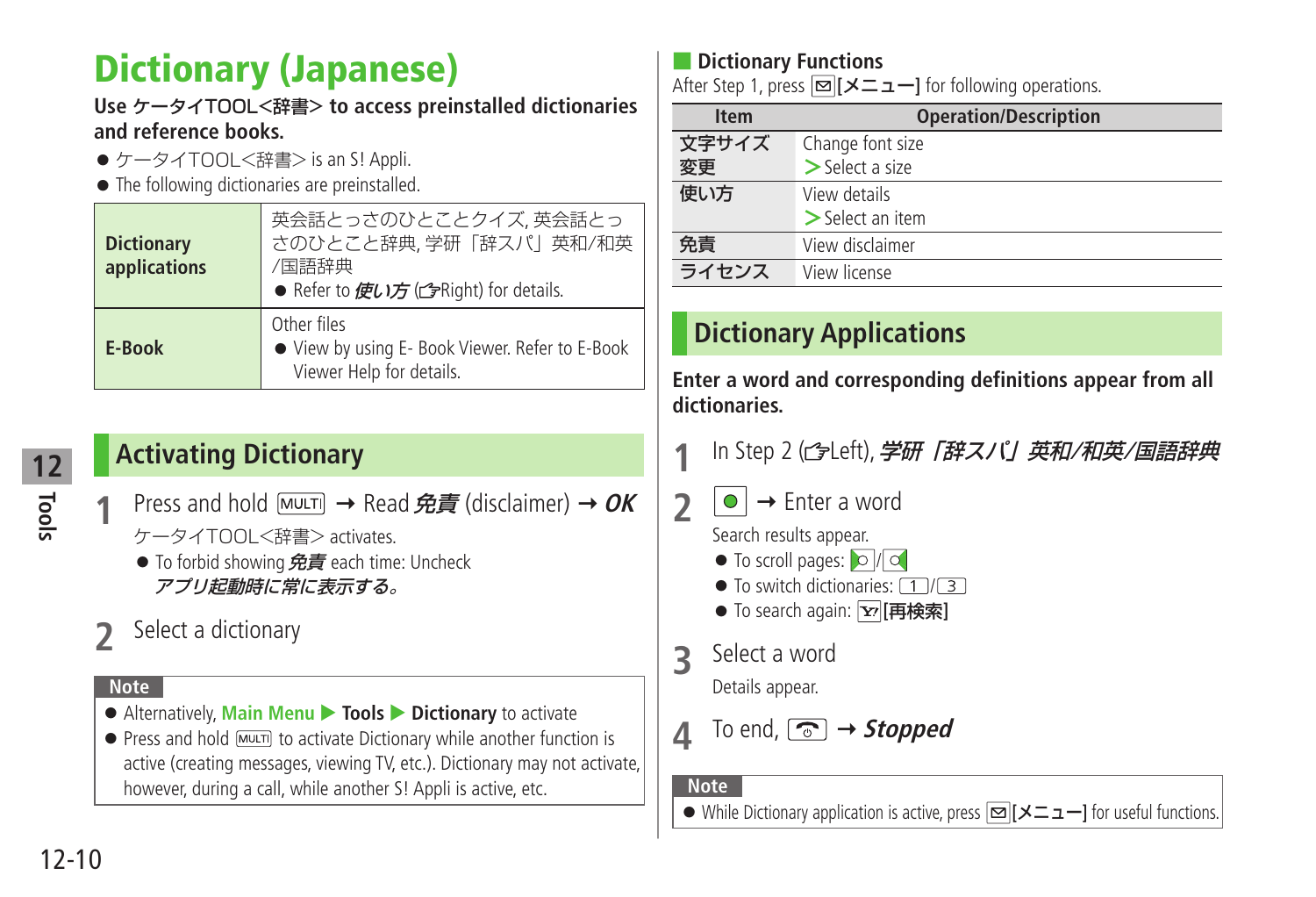# <span id="page-10-0"></span>**Sound Recorders**

### **Voice Recorder**

#### **Set recorded sounds for ringtones.**

● Record for about 60 seconds each.

**Main Menu ▶ Tools ▶ Sound Recorders ▶ Voice Recorder** 

## **1 YES**

**2 [Stop]**/ $\boxed{\infty}$  ( $\rightarrow$  *OK*) to stop recording

Recorded sounds are saved in Ring Songs&Tones folder.

### **Voice Announce**

**Set recorded sound for on hold tone/holding tone, Alarm, Calendar event alarm, Tasks alarm, ringtones, Answer Phone message, Timer Watching (Digital TV), Ring Songs&Tones Play List.**

- Record only one item for about 15 seconds.
- Select **Voice Announce** in individual window to set Voice Announce as specific tone.

#### **Main Menu** X **Tools** X **Sound Recorders** X **Voice Announce**

### **1 Record**

Recording starts. Tone beeps five seconds before recording ends.

### **2** To end recording, **[Stop]**

After recording ends, tone beeps twice and previous screen returns.

- To play back: **Play**
- To delete: **Erase YES**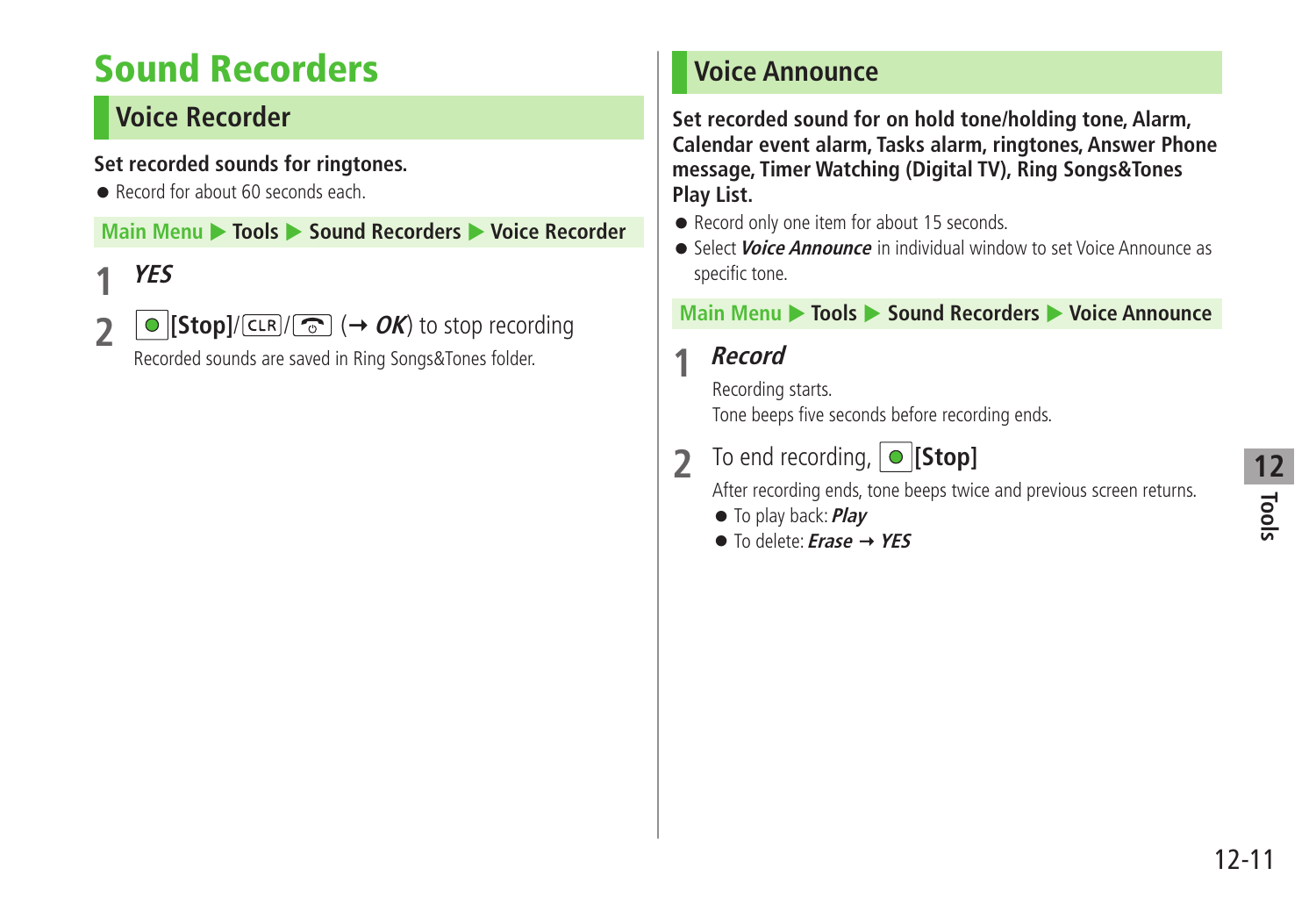# <span id="page-11-0"></span>**Bar Code Reader**

**Scan barcodes (JAN) or QR Codes with built-in camera. Access websites, send messages, etc. from QR Codes.**

#### **JAN Codes**

JAN Code is a one-dimensional bar code denoting numerals with bars and spaces of different widths.

#### **QR Codes**

QR Code is a two-dimensional bar code containing information.



### **Scanning Barcodes**

**Up to five scanned barcodes can be saved. For split data, scan up to 16 divided QR Codes.**

**Main Menu ▶ Tools ▶ Bar Code Reader ▶ Scan Barcodes** 

- **1** Frame barcode in the center of Display
	- $\bullet$  To adjust Display brightness:  $\overline{Y}$ [Menu]  $\rightarrow$  *Brightness*  $\rightarrow$ Adjust to  $-3$  (dark)  $- +3$  (light)
	- $\bullet$  To zoom:  $\circ$
	- To use Focus Lock: Q

**2 [Start]**

Scanning starts, and scanned results appear when completed.

- $\bullet$  For split data,  $OK \rightarrow$  Repeat Step 1 and 2
- To use scanned data: r Step 2 on P.12-13



**Example: Scanned Results Window (QR Code (Left))**



#### **Note**

- 832P cannot read barcodes or two-dimensional codes other than JAN/ QR Codes.
- Some barcodes cannot be read depending on code type or size.
- Barcode recognition may be slow. Hold handset steady while scanning.
- Barcodes may not be correctly read owing to scratch, dirt, damage, quality of printed material, light reflection, or QR code version.

**Tools**

**12**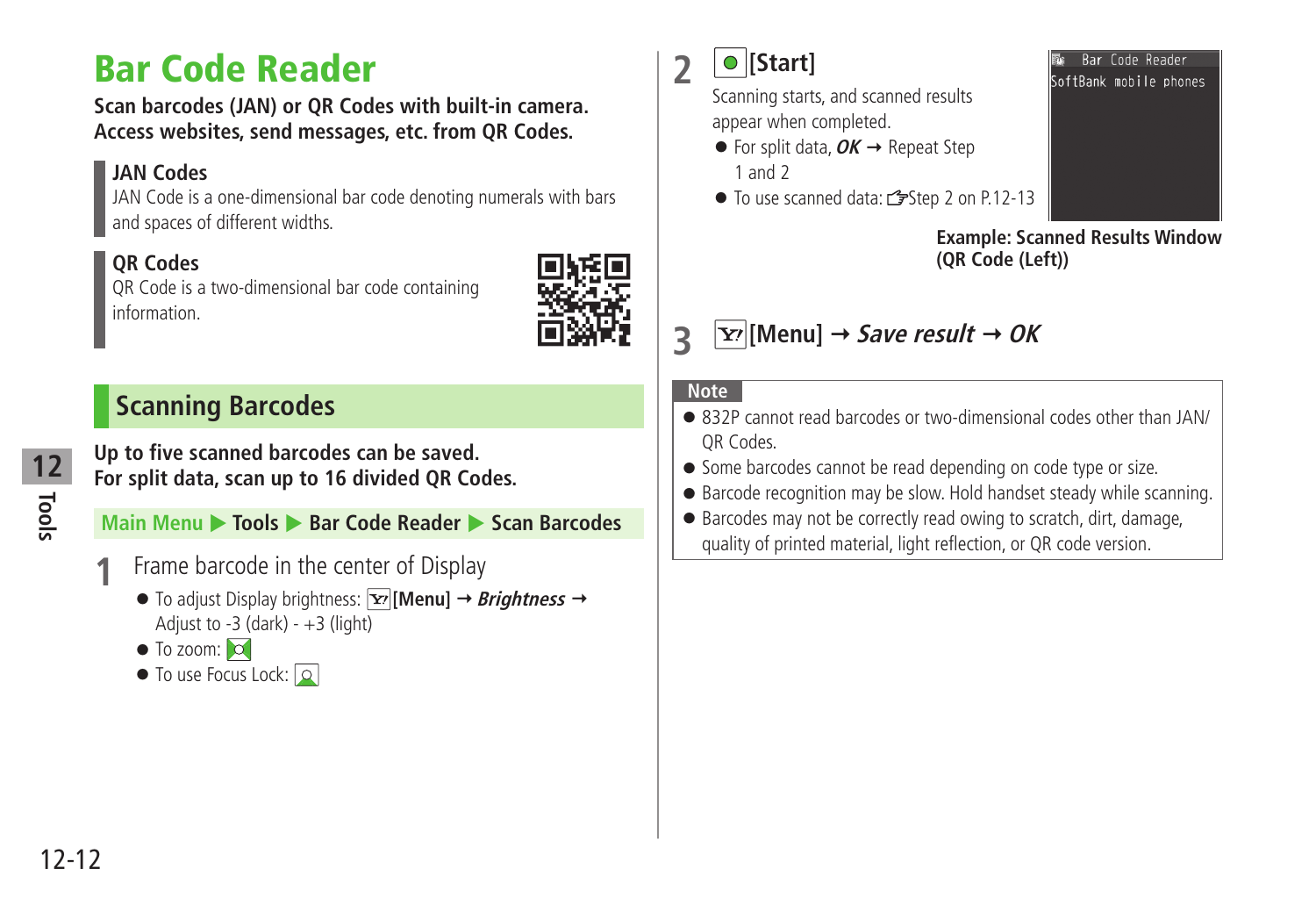### <span id="page-12-0"></span>**Viewing/Editing Scanned Data**

#### **Main Menu ▶ Tools ▶ Bar Code Reader ▶ Saved Data List**

#### **1 View**

Select an item

### **Edit Title**

Highlight an item  $\rightarrow \boxed{\mathbf{x}}$  [Menu]  $\rightarrow$  *Edit title*  $\rightarrow$  Edit

#### ■ **Delete Saved Data**

 $>$  In Step 1, (highlight an item  $\rightarrow$ )  $\overline{Y}$  [Menu]  $\rightarrow$  *Delete*  $\rightarrow$  *Delete this* or **Delete all** (→ For **Delete all**, enter Phone Password) → YES

### **Using Scanned Data**

#### **Main Menu** X **Tools** X **Bar Code Reader** X **Saved Data List**

**1** Select an item

### **2**  $\boxed{\mathbf{x}}$  [Menu]  $\rightarrow$  Select an item (See below)

| <b>Item</b>                 | <b>Operation/Description</b>                                                                                                                      |
|-----------------------------|---------------------------------------------------------------------------------------------------------------------------------------------------|
| Save result                 | Save scanned results                                                                                                                              |
| Display list                | Display Saved Data List                                                                                                                           |
| Internet                    | Connect to URL                                                                                                                                    |
|                             | $>$ Yahoo! Keitai or PC Site Browser $\rightarrow$ YES<br>• Alternatively, select URL to connect to Internet.                                     |
| Compose<br>S! Mail          | Create S! Mail to selected address (SFFrom Step 4 on<br>$P.13-4)$                                                                                 |
|                             | • Alternatively, select address to create S! Mail.                                                                                                |
| <b>Dialing</b>              | Call selected phone number<br>$\triangleright$ Select a dialing method $\rightarrow$ <i>Dial</i><br>• Alternatively, select phone number to dial. |
| Add to<br><b>Phone Book</b> | Save scanned results to Phone Book (from Step 2 on<br>$P. 4-5)$                                                                                   |
| hhA<br><b>hookmark</b>      | Save URL to Bookmark<br>$>$ YES $\rightarrow$ $\mid \bullet \mid$ [OK]                                                                            |
| Copy                        | Copy selected characters to another place (from Step 2<br>on P.3-9)                                                                               |

# **Tools 12**